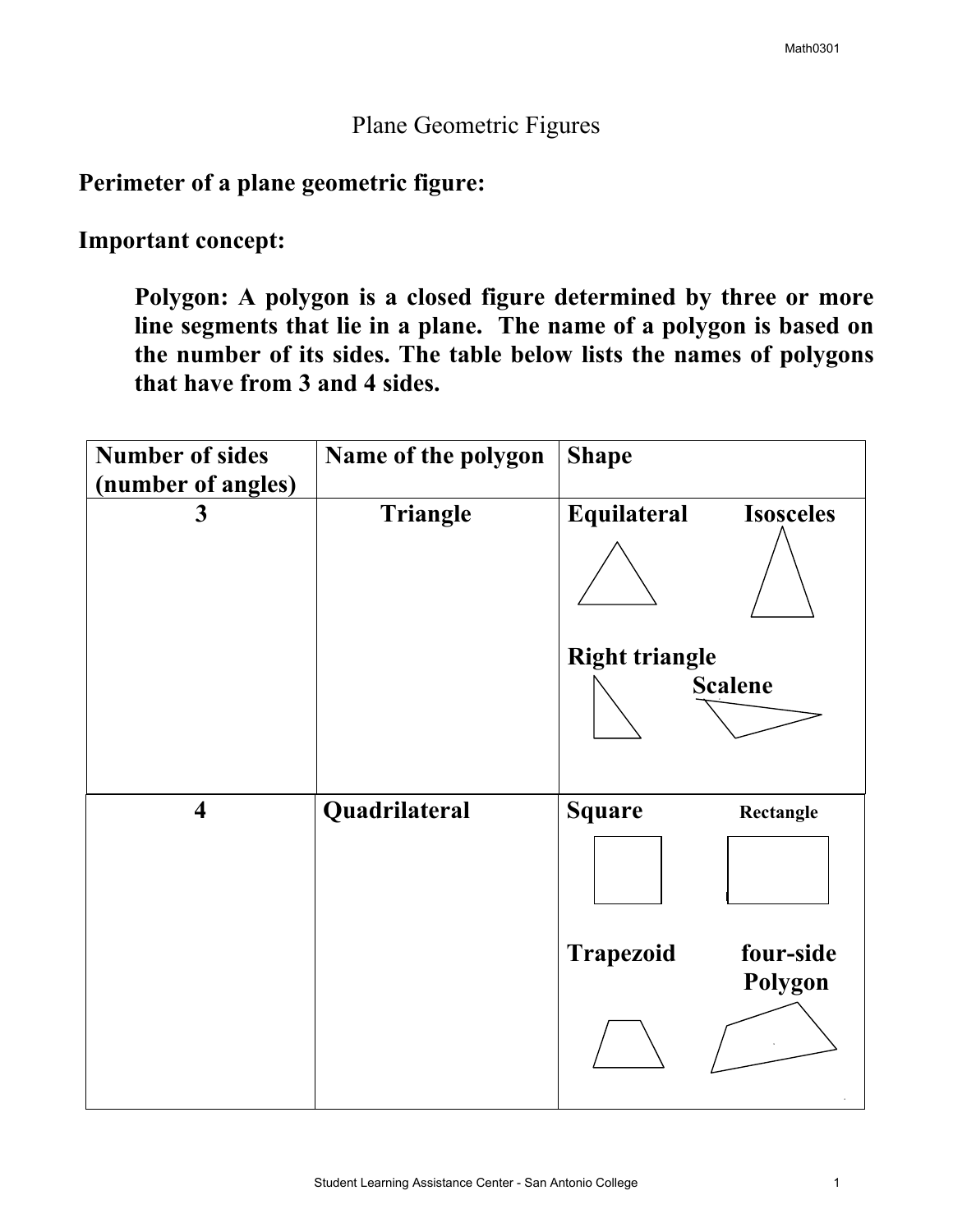**Perimeter: Generally, the perimeter of a plane geometric figure is a measure of the distance around the figure. This means that we could know the perimeter if we know length of sides of polygon.** 

**Perimeter of a Triangle: Let a, b, c be the lengths of the sides of a triangle, The perimeter, P, of the triangle is given by**  $P = a + b + c$ 



**Perimeter of a rectangular:**  $P = L + L + W + W = 2L + 2W$ 



**Perimeter of a square:**  $P = 4 S$ 



**Circumference of a Circle:**  $C = 2 \Pi r$ 

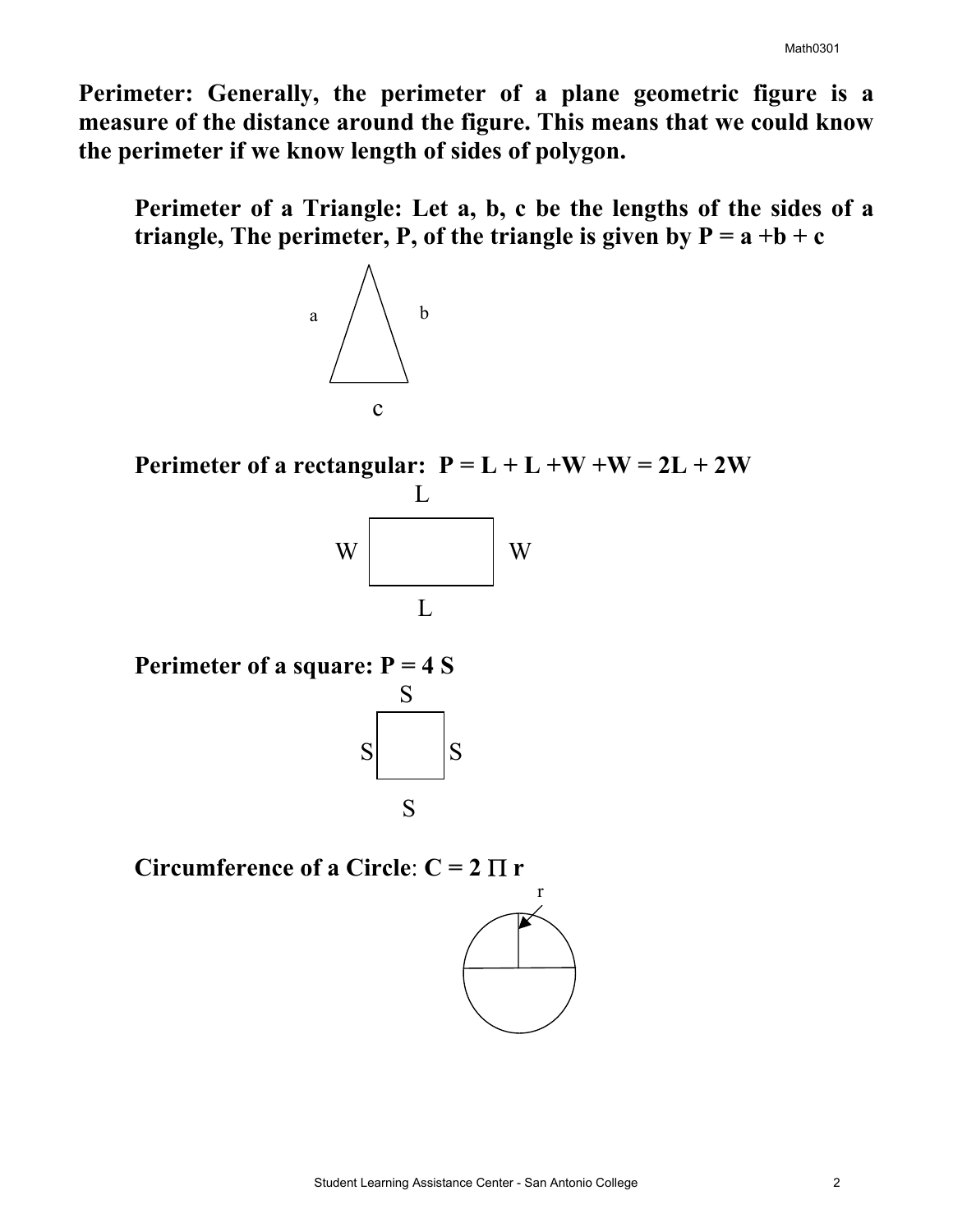**Area of a plane geometric figure** 

**Important concept:** 

**Area: Area can be used to describe the size of a rug, a parking lot, a farm, or a national park. Area is measured in square units such as**   $cm<sup>2</sup>$ 

**Formula of area:** 

**Area of a rectangle: Let L represent the length and W the width of a rectangle. The Area, A, of the rectangle is given by A=LW. For example, find the area of the rectangle shown at the right:** 



**Area of a square**: A square is special form of a rectangle. You could imagine that a square is a rectangle in which all sides are the same length. Therefore, both the length and the width of a square can be represent by s, and  $A=LW=S*S = S^2$ 

For example: find the area of the square shown at the right: